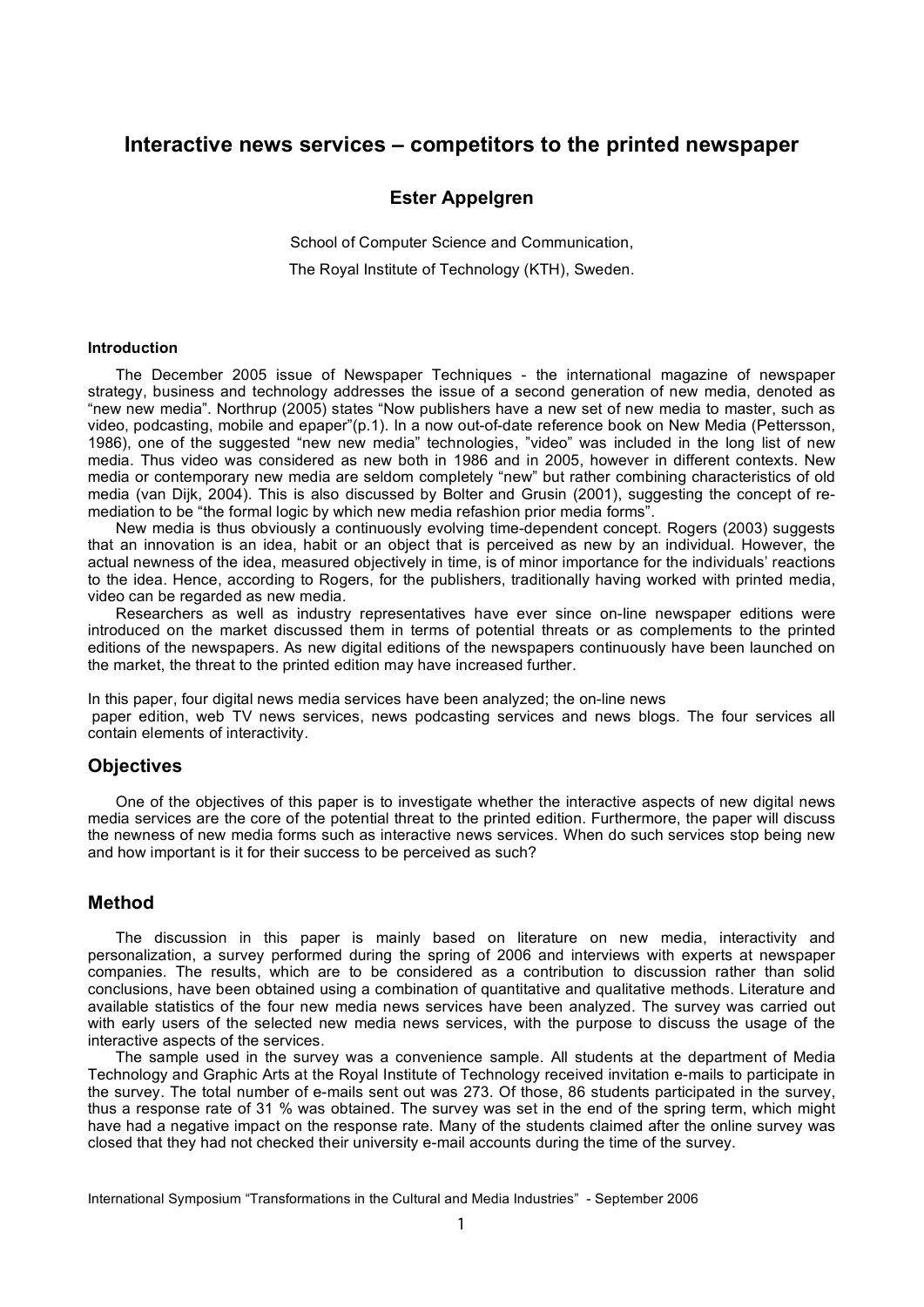According to Cook et al. (2000) on line survey response rates tend to be lower than traditional paper and pencil response rates. Cook et al. analyzed response rates for 68 online surveys reported in 49 studies and found a mean of 39.6 %. Kaplowitz et al (2004) suggest that the difference in response rates can depend on that fewer efforts have been made to develop motivating tools to increase Web Survey response compared to mail surveys.

The survey questions were of a exploratory nature and the area is of interdisciplinary nature in lack of methods for studying and comparing the phenomenon (Cooke, 2005), the results have to be regarded as preliminary and serve more as contribution to discussion and inspiration for further research.

### **Outline of the paper**

The paper consists of an introduction to the area of digital news media services, background of the selected four communication channels, results from the survey, discussion of the results with emphasis on the newness of new media and interactivity in relation to being potential threats to the traditional media, conclusions of the paper and suggestions for future research.

### **The newness of new media**

Frequently cited in new media studies, Manovich (2002) sees variability as a basic condition of all new media. He states that elements in new media are "wired" together into more than one object, always retaining their individual identity, whereas in old media the elements are "hardwired" into a unique structure and no longer maintain their separate identity.

Siapera (2004, p.157) describes a somewhat similar development where the media industry envision a convergence, in which all current media will join together in a singular mode of encoding and delivery. Deuze (2006) states that as everyone now can make, copy, modify and send any kind of media, the consequences of this interactivity in new media are that media companies share control over the contemporary mediated experience with everyone else.

Adding new channels as complements to existing media channels have become more common among the media companies. Nysveen et al. (2005) argue that the use of one channel increases as a result of another related channel. Depending on the level of product differentiation, adding publishing channels with so-called "shovel ware", that is re-purposing print or broadcast content (Boczkowski, Chyi and Sylvie, 1998) might instead result in competition on the expense of the primary product, the printed newspaper. Chyi and Sylvie (1998, p.14) argue that if an online newspaper competes with its print counterpart, "shovel ware" should be avoided. When competing with other on-line news services, they should however according to these researchers provide high-quality news that comes from their print counterparts. Chyi and Sylvie further argue that in the case of on-line newspapers, depending on the somewhat "fuzzy" market structure, the electronic newspaper managers are not sure how their competition measures audiences, and cannot be sure how to market their product, as a substitute or as a complement.

Ihlström (2004, p.1) states that newspaper executives started to assess consequences of the Internet in 1993. Online newspapers have been available for a decade (Hedman, 2004), one example being the largest on-line newspaper in Sweden, Aftonbladet.se that celebrated its 10<sup>th</sup> year anniversary in august 2004 (Söderhjelm, 2004).

The early attempts at WebTV on newspaper websites have been available for almost as long. WebTV can be defined as televised content distributed over the Web and viewed on a computer (Nysveen et al., 2005). They argue that WebTV and traditional TV are converging as interactive possibilities on the web are combined with the television format. Web TV is used by broadcast networks both as a marketing tool and as an additional channel for the network's brand extension (Ha, 2002, Siapera, 2004). Ha claims that TV Web sites are trying to transform general viewers into fans, providing extra material in addition to their TV shows. The strategies are to develop brand loyalty of their viewers and to promote their on-air-programs.

What is sometimes labeled as "new" online journalism is the weblog (Deuze, 2003). A weblog is a form of writing that is unique to the web, reliant to its key characteristic: the hyperlink (Matheson, 2005, p.445). News weblogs (Newsblogs) can be blogs event-specific, independent newsblogs, or personal journalistic blogs. Some of them are a collection of links while others are reflective, perhaps containing views or ways to tell the story outside of the traditional storytelling of news. Matheson (2005, p.458) describes how readers of newsblogs are set along paths of exploration rather than given nuggets of information, and that the status of that information therefore changes. However, according to Johnson and Kaye (2004) blogs rely on peer review of other bloggers via the commenting functions, and users may therefore find blogs more credible than sources controlled by for example corporate interests. Another point made by Johnson and Kaye is that as most bloggers are not themselves independent newsgatherers, they must rely heavily on the web, using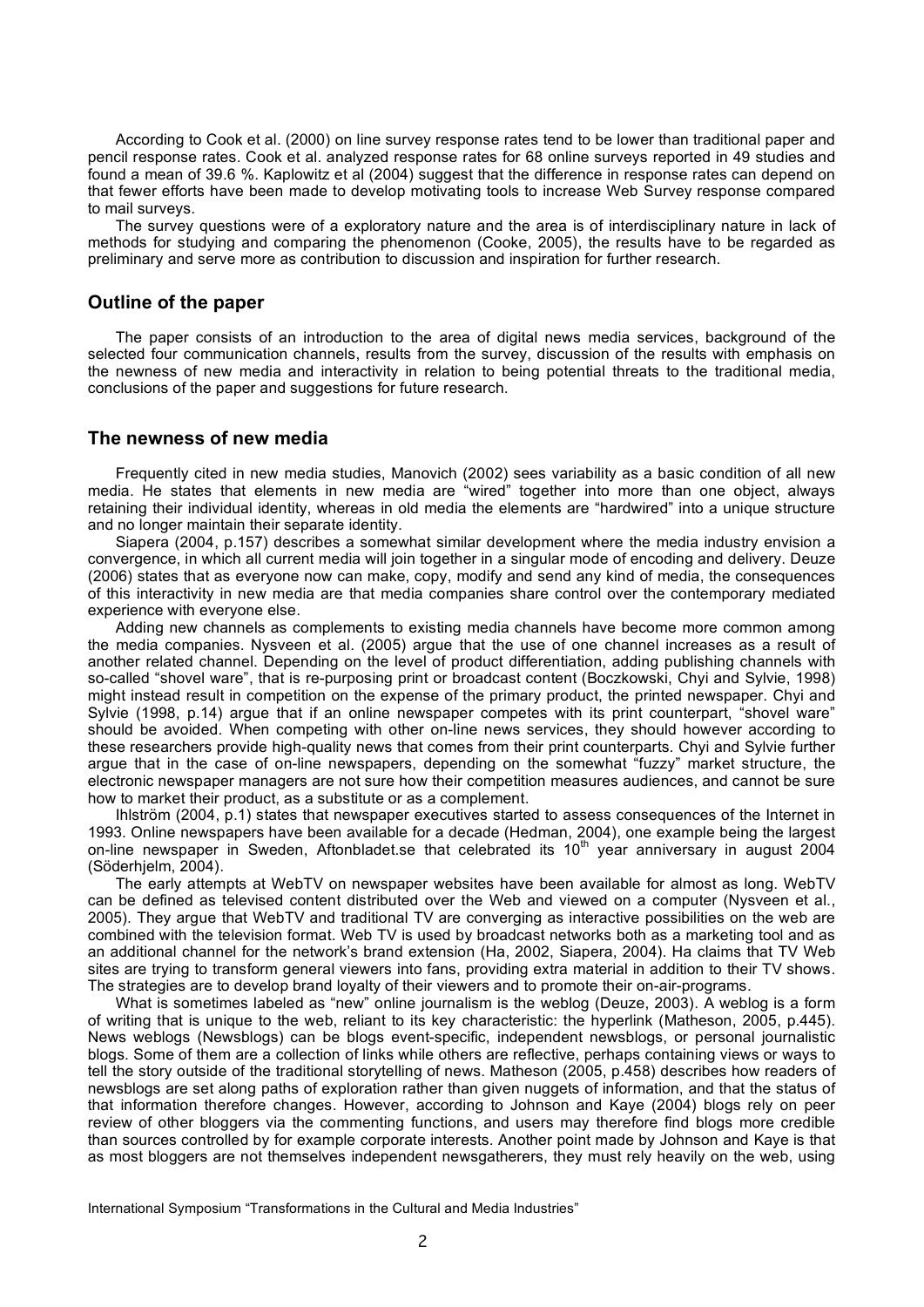content from traditional media sources. Newspapers begun reporting about blogs around 1999, however were slow to adopt the publishing format themselves (Gill, 2005). According to Gill, the first daily newspaper in the world to endorse RSS feeds with news blogs was the New York Times, in 2002 only for UserLand customers however in 2004 to a broader web audience. News blog content can be similar to the more traditional chronicles. Gill claims that there are more newspapers with editorial columns "called" blogs than there are actually published blogs. News podcasts have since 2004 been more and more common, and are currently receiving acceptance of the general public.

### **Interactivity and personalization**

The concept of interactivity has been discussed frequently in scholarly media literature for decades. Several definitions exist, much depending on what discipline the media researcher suggesting the definition belongs to, one example being Rafaeli quoted in Jensen (1998) reserving the concept for communication scholars. As one form of interactivity, the term personalization appears frequently discussed concerning the future of digital news media. Personalized websites are according to Nysveen et al (2005), dynamic Web sites where each consumer can subscribe to services that are in accordance with his/her individual profile. It is outside of the scope of this paper to give a review on the two concepts, origins and definitions. The brief presentation of the concepts of interactivity and personalization made here contains thus only a fragment of the ongoing research discussion of the concepts.

Discussion of interactivity can be described as two-parted, highlighting the positive potential of new communication technology, transforming consumers of news into participants, or emphasising the negative impacts new technology can have concerning fragmentation of the audience (Hujanen and Pietikäinen, 2004, p. 384). The term interactivity has along with many other terms turned into a buzzword. Jensen (1998, p. 186) discusses interactivity alongside with other hyped terms such as media convergence and information super highway, as a concept that has been watered down due to that the worlds of advertising and entertainment have used the term as an value added word in order to sell new products and services. Leaving the hype behind, Jensen (p. 201) defines interactivity as a "measure of a media's potential ability to let the user exert an influence on the content and/or form of the mediated communication".

According to Manovich (2002), the logic of new media values individuality over conformity. Interactivity is not just about exchange of communication but also generation of content (Richards, 2006, p.533). Richards describes how interactivity has a dual nature, activity and property. Activity, meaning perception in use and property meaning available features on a website. In the simplest kind of interactivity the user edits or generates a path through existing content (Richards, 2006, p.543).

Interactivity described in a positive manner, entails as suggested by Cover (2006, p.141) a built-in capacity to transform, shape or customize, in the case of Cover: text in accord with the author's wishes. However, the possibilities to alter the content might also result in drawbacks, as it can be possible for the users to alter the content outside of the author's control and original intent. A common problem for the on line newspapers concerning interactive services such as chat rooms is according to Boczkowski (1999) the occurrence of aggressive content published by anonymous participants. Because of limited resources at the on-line newspapers, the monitoring of this content may suffer. Newspapers have tried to solve this problem in many ways. One solution is to make participants register before they can interact and post content on the newspapers website. According to Boskowski, registration can have a tendency towards higher audience self-control as the anonymity thus is reduced.

Hujanen and Pietikäinen (2004) identify three discourses relevant when discussion on new technology, journalism and practises in news consumption:

1) pick and choose

- 2) user in transition
- 3) multivoicing journalism.

"Pick and choose" which could also be denoted as personalization and is described as dominant when marketing new forms of journalism where the user is expected to be an eager consumer of news, willing to choose the news of his or her interest. Hujanen and Pietikäinen (2004) fear that this approach mainly is used to increase the market and lower production costs and that instead of increasing dialogue in journalism and facilitating audience participation it might steer towards fragmentation and weaken journalism's role as an arena for public discussion.

The second approach, "user in transition" refers to that news users would not only read, watch or listen to news, but also participate by making contact with newsrooms and journalists.

Multivoicing journalism is described as a forum for the public debate with the aid of new communication technologies and interactivity. However, Hujanen and Pietikäinen warn that people's possibilities and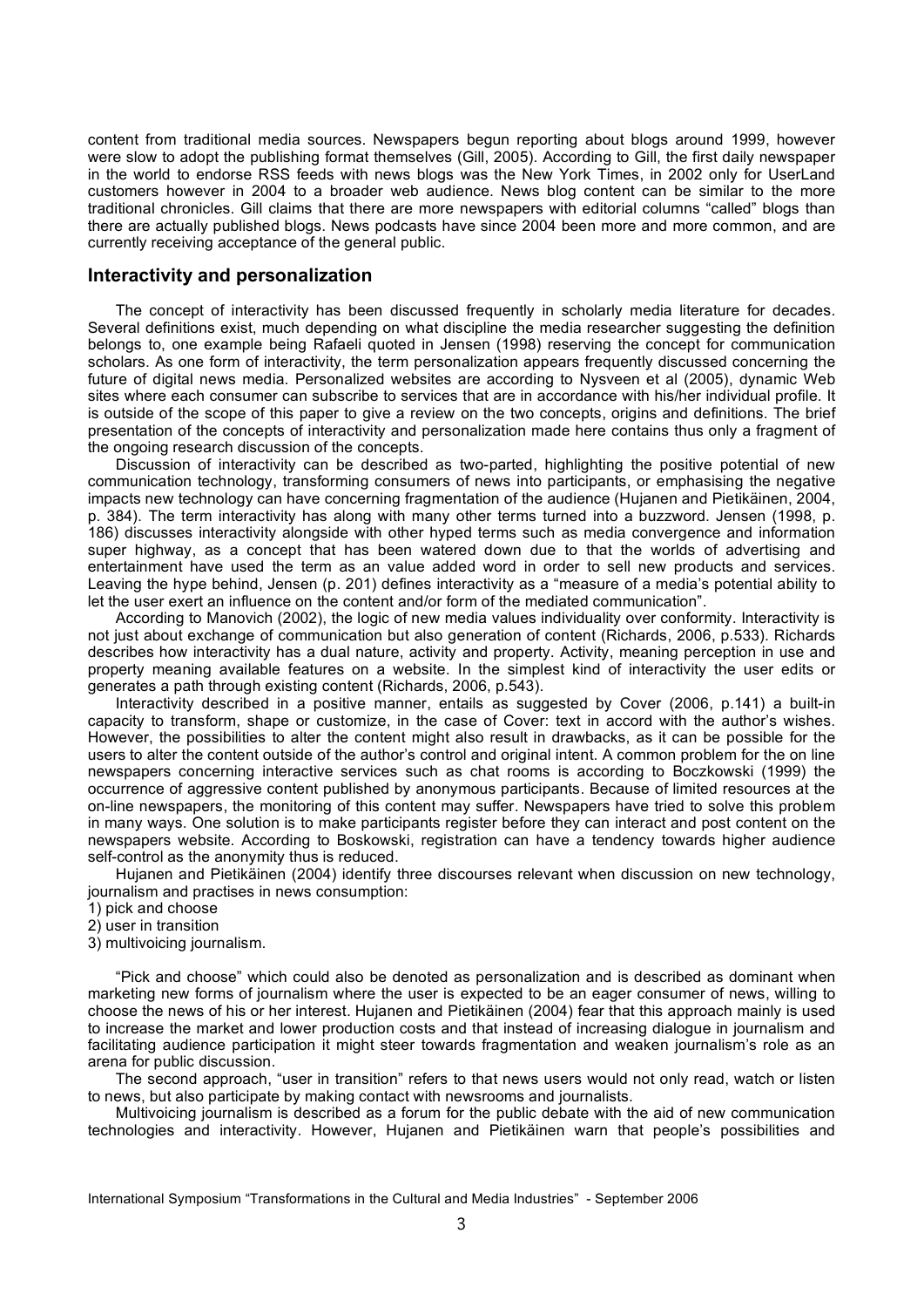competence to participate in journalism may be limited and that the level of motivation from the general public to participate is still unknown.

## **Results from the survey**

### **The newness of new media**

The respondents were asked to indicate which of the four media services: on-line newspapers, web TV, podcasting and blogs they consider to be new media. Several or all of the services could be chosen. 73 % indicated that podcasting was a new medium (Table 1), Some of the comments given were that many of the respondents had not heard of podcasting before participating in the survey.

*Table 1: Which of the following media services do you consider to be "new media". (N=83)*

| <b>Media service</b>     | Percentage |
|--------------------------|------------|
| On-line newspapers       | 21%        |
| Web TV                   | 59%        |
| Podcasting               | 73 %       |
| Blogs                    | 50%        |
| None of the alternatives | $10\%$     |

The comments on on-line newspapers were that they were not to be considered as a new medium as they have existed much longer than the other suggested services, having been around widely for over 10 years. Furthermore, the respondents commented on if blogs at all can be seen as a medium, due to that they are perceived by these respondents as less serious than the three other suggested services. Notable is that 10 % did not consider any of the suggested services to be new media. One respondent suggested another example of new media over of the suggested four services, namely broadcasting via services such as www.yousendit.com where large files, too big for e-mail (YouSendIt, 2006) can be transferred.

#### **Interactive aspects of digital news media services**

#### *On-line newspapers*

Interactivity in on-line newspapers was in the survey defined as interactive services such as comments, chat and reader polls. The respondents were asked about how important they consider these services (Table 2).

| Table 2: How important is interactivity in on-line newspapers? (N=80) |  |  |  |  |  |  |
|-----------------------------------------------------------------------|--|--|--|--|--|--|
|-----------------------------------------------------------------------|--|--|--|--|--|--|

| Importance of Interactivity in Online<br><b>Newspapers</b> | Percentage |
|------------------------------------------------------------|------------|
| Very important                                             | 1 %        |
| Important                                                  | 18%        |
| Neither important or not important                         | 53 %       |
| Not important                                              | 27%        |
| Not at all important                                       | $1\%$      |

Furthermore, the respondents were asked about how interesting they find the interactive services such as polls and chats provided in on-line newspapers. The result can be seen in table 3.

Table 3: To what extent do you find interactive services such as polls and chats in on-line newspapers *interesting? (N=78)*

| Degree of interest    | Percentage |
|-----------------------|------------|
| <b>Great interest</b> | $3\%$      |
| l Some interest       | $13\%$     |
| Less interest         | 51%        |
| No interest           | $33\%$     |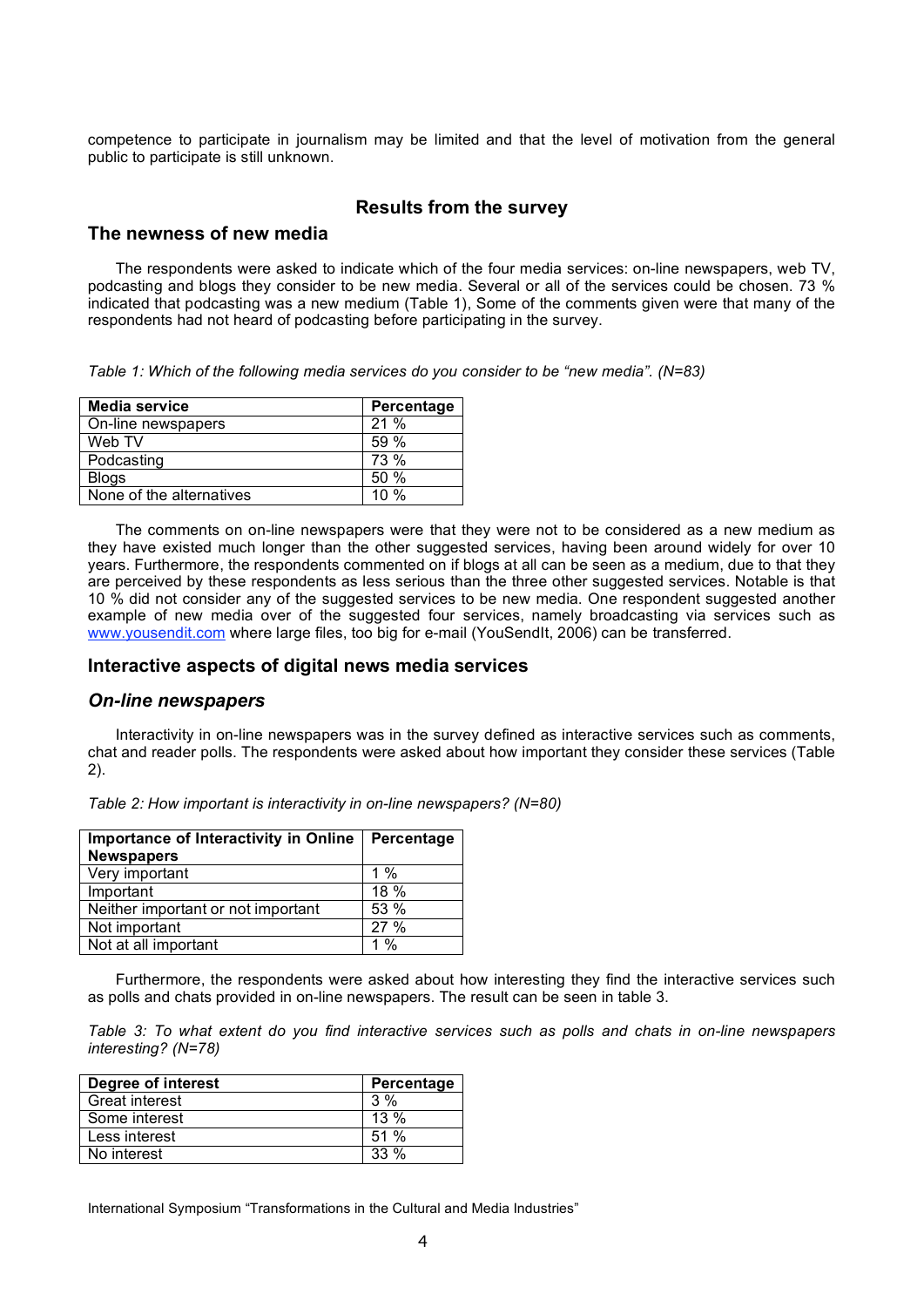| know<br><br>л.<br>ונ |
|----------------------|
|----------------------|

Interactivity in on-line newspapers gathered a substantial amount of comments, where many of the respondents considered the interactive services to be great fun and sometimes interesting, but not important. Especially reader polls were commented on by several of the respondents as fun to read. If the interactive services were used in a more serious manner however, some of the respondents felt that interactive services had the potential of becoming more important to them. Furthermore, as comments to articles are used at the on-line newspapers today, some of the respondents stated that due to that anyone can comment, sometimes without moderation, the information in such comments often were perceived as stupid and something to laugh at, rather than to take seriously.

## *Web TV*

Interactive services in web TV were in the survey defined as possibilities to click on advertisements shown before or after a web TV clip and in this manner get directly to the website of the advertiser. The importance of such services according to the respondents, are shown in Table 3.

| Importance of Interactivity in Web   Percentage<br>TV |         |
|-------------------------------------------------------|---------|
| Very important                                        | $2\%$   |
| Important                                             | $12 \%$ |
| Neither important or not important                    | 35%     |
| Not important                                         | 33 %    |
| Not at all important                                  | 19%     |

*Table 3: How important is interactivity to you when watching web-TV? (N=44)*

The comments made by the respondents concerned advertisements. The respondents do not like advertisements at all in this type of medium, as they consider web TV to be best suitable for watching what you want, when you want it. Interactivity was pointed out as possibilities to pause in the clip or to play fast forward when necessary.

The respondents were also asked to what extent they find interactive services such as clickable images or games on web TV interesting (Table 4).

|                       |  |  |  | Table 4: To what extent do you find interactive services such as clickable images and games on web TV |  |  |  |  |  |
|-----------------------|--|--|--|-------------------------------------------------------------------------------------------------------|--|--|--|--|--|
| interesting? $(N=44)$ |  |  |  |                                                                                                       |  |  |  |  |  |

| Degree of interest    | Percentage |
|-----------------------|------------|
| <b>Great interest</b> | $0\%$      |
| Some interest         | 23%        |
| Less interest         | 27%        |
| No interest           | 48 %       |
| Don't know            | 2%         |

# *Podcasting*

Only nine respondents indicated that they have used podcasting services at all. The respondents who were not using podcasting services (89%) stated the following reasons for not using the service: they found podcasting unnecessary and not interesting yet, they did not own a device to receive the podcasts, or they did not know enough about the service. A substantial amount of the comments concerned that they do not have the energy to find out more about podcasting and that it seemed to be too much work to get information about it. The main incitement to start consuming podcasts for these respondents were if they bought an mp3 player, that the content was interesting enough, that the services provided free music and that they were more talked about in the media.

# *Blogs*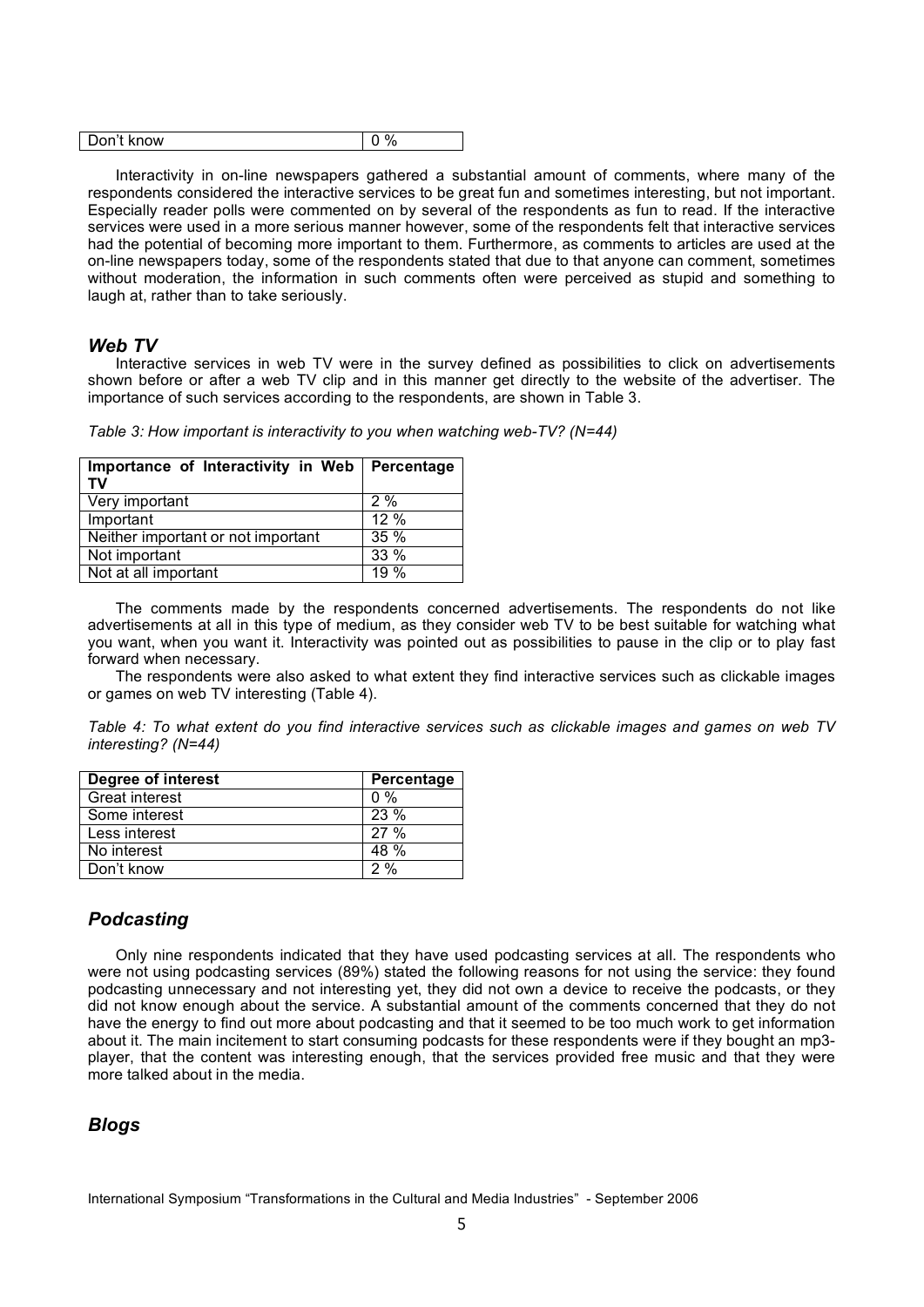3% of the respondents that read blogs on a regular basis stated that they comment in blogs a few times a week, 5% once a week, 15% a few times a month, 26 % a few times a year and 50 responded that they never comment in blogs even though they read them. Table 5 shows how important the respondents consider interactivity such as commenting, in blogs.

*Table 5: How important is interactivity to you in blogs? (N=59)*

| Importance of Interactivity in Percentage |       |
|-------------------------------------------|-------|
| <b>Blogs</b>                              |       |
| Very important                            | $7\%$ |
| Important                                 | 39%   |
| Neither important or not important        | 25 %  |
| Not important                             | 27 %  |
| Not at all important                      | 2%    |

## **Personalization in digital news media services**

Personalization in on-line newspapers was in the survey defined as the possibility for the readers to personalize the layout of the newspaper or to choose what sections of the newspapers that should be highlighted or visible on the main start page of the on-line newspaper. Further it was stated in the survey that several attempts have been made to personalize on-line newspapers throughout the years, however that the most common way of personalization in use nowadays is based on log files of the users' previous reading habits and not on active choices by the readers themselves. The respondents were then asked about how important they consider personalization to be for them when reading on-line newspapers (Table 6).

*Table 6: How important is personalization to you in on-line newspapers? (N=80)*

| Importance of Personalization in Percentage |
|---------------------------------------------|
| $0\%$                                       |
| 22%                                         |
| 41 %                                        |
| 28 %                                        |
| 9%                                          |
|                                             |

The comments from the respondents on this question were both positive and negative towards personalization in general. Some of the respondents feared they would miss certain news if the newspaper were personalized, and that the newspaper itself already as it is, is a trustable source for what is interesting news. Some respondents thought it would be fun with personalized newspapers, and ease the reading experience. Several comments concerned that the respondents never had come across such a feature and would like to try it first before stating their opinion about it.

## *Web TV*

Personalization in Web TV was in the survey defined as the way the user will be presented to content that may interest her, based on what she has watched before. The importance of personalization was graded by the respondents as can be seen in Table 7.

*Table 7: How important is personalization when watching web-TV? (N=43)*

| Importance of Personalization in   Percentage<br>web TV services |       |
|------------------------------------------------------------------|-------|
| Very important                                                   | $0\%$ |
| Important                                                        | 14%   |
| Neither important or not important                               | 58 %  |
| Not important                                                    | 19%   |
| Not at all important                                             | 9%    |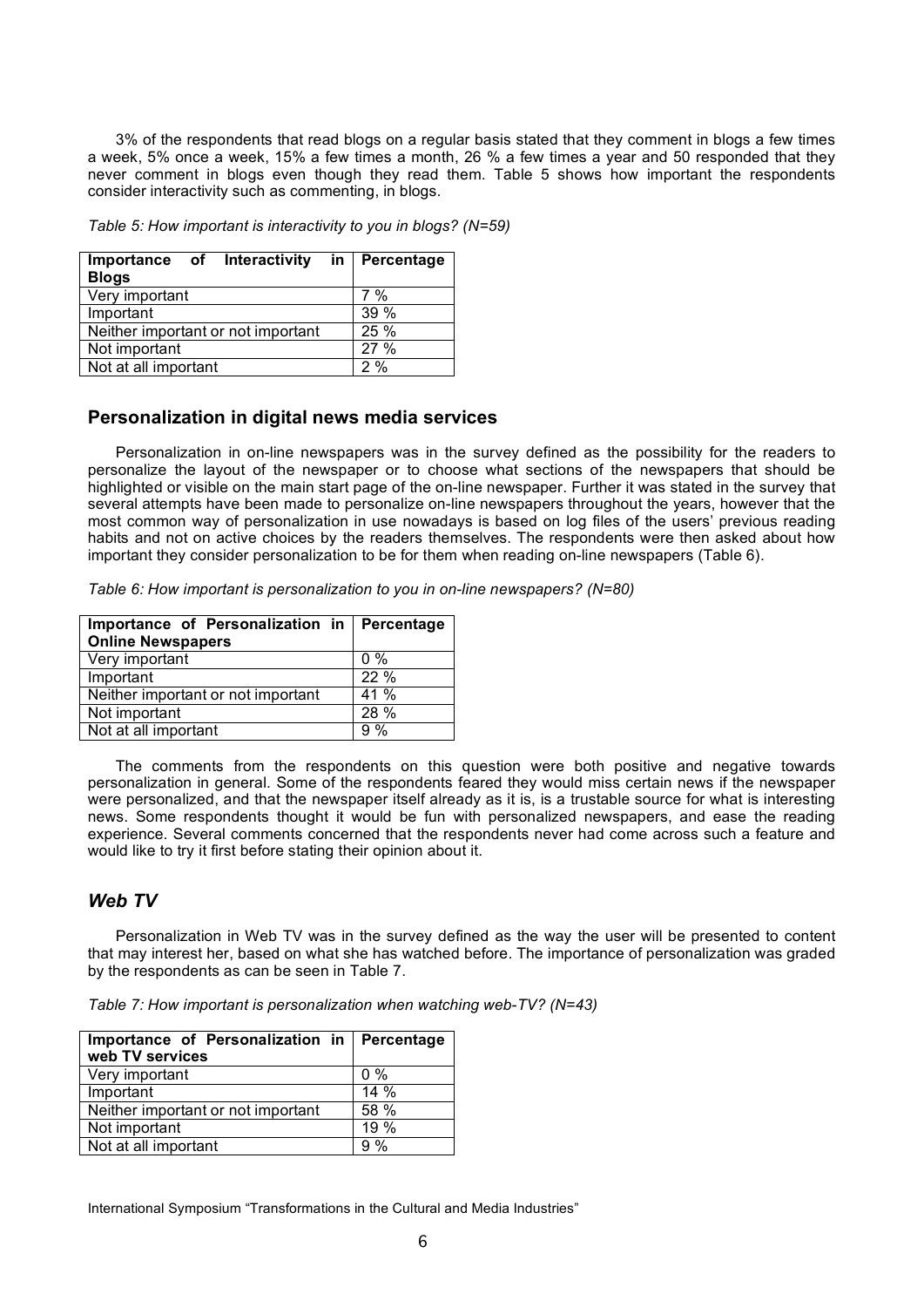## *Podcasting*

The nine respondents of the survey that consumed podcasting services indicated that personalization, such as being presented to podcasts based on their previous choices of podcasts was not important, nor unimportant. The content of the podcasts was considered highly important for the eight of the respondents. One of the respondents stated that he or she only subscribes to a podcasting service because he or she knows the person that creates this particular podcast.

### *Blogs*

Personalization in blogs was in the survey defined as the possibility to choose layout for the blog or to subscribe to blogs The importance of personalization was graded by the respondents as can be seen in Table 8.

| Importance of Personalization in Percentage<br><b>Online Newspapers</b> |      |
|-------------------------------------------------------------------------|------|
| Very important                                                          | 8 %  |
| Important                                                               | 24 % |
| Neither important or not important                                      | 29%  |
| Not important                                                           | 29 % |
| Not at all important                                                    | 10%  |

|  |  | Table 8: How important is personalization in blogs? (N=59) |  |  |
|--|--|------------------------------------------------------------|--|--|
|--|--|------------------------------------------------------------|--|--|

A few of the respondents stated that they visit blogs only because they know the person that keeps the blog. Some read blogs because it is interesting to read other persons thoughts. One respondent stated that he or she by chance sometimes clicks on a link to a blog and therefore gazes through it, but without reading it carefully. Two of the respondents described how they only read blogs about niche content such as sports or philosophy.

## **Discussion**

### *New new media, positive or negative change?*

With digital news channels such as webTV, blogs and podcasts, the newspaper companies are trying to create new businesses. According to the Economist, newspapers are spending less on journalism to cut costs, furthermore they are trying to attract younger readers by providing more entertainment and lifestyle content (The Economist, 2006, p.9). The Economist further suggests that newspapers will survive in the long term only if they reinvent themselves on the internet and on other media platforms such as mobile phones and portable electronic devices (Economist, 2006, p.50). Such suggestions about the death of old media in the face of new communication technologies are according to Nguyen (2006, para 2.) widespread.

Nevertheless, the Economist's alarming prophesy supports the idea that the change from the newspaper's core business towards a reinvention on the Internet or on other platforms yet to be invented, is indeed a threat to the printed edition.

The focus of the survey in this paper was on young people, studying media technology. The expectation was that these people would be familiar with the latest media channels and perhaps even heavy users of these. As Hujanen and Pietikäinen (2004, p.385) argue, such a target group could indicate possible future developments and changes. Furthermore, Lin (2001, p.34) states that infrequent newspaper readers or nonreaders are typically younger and it seems logical that they are more likely adopters for online services compared to their older counterparts.

Deuze (2003) states that there is a third-person form of interactivity, meaning that the users that do not want to participate or be interactive themselves, however are interested in observing interactive activities taking place. Some of the comments in the survey also point to that it can be interesting to read what others have commented without participating.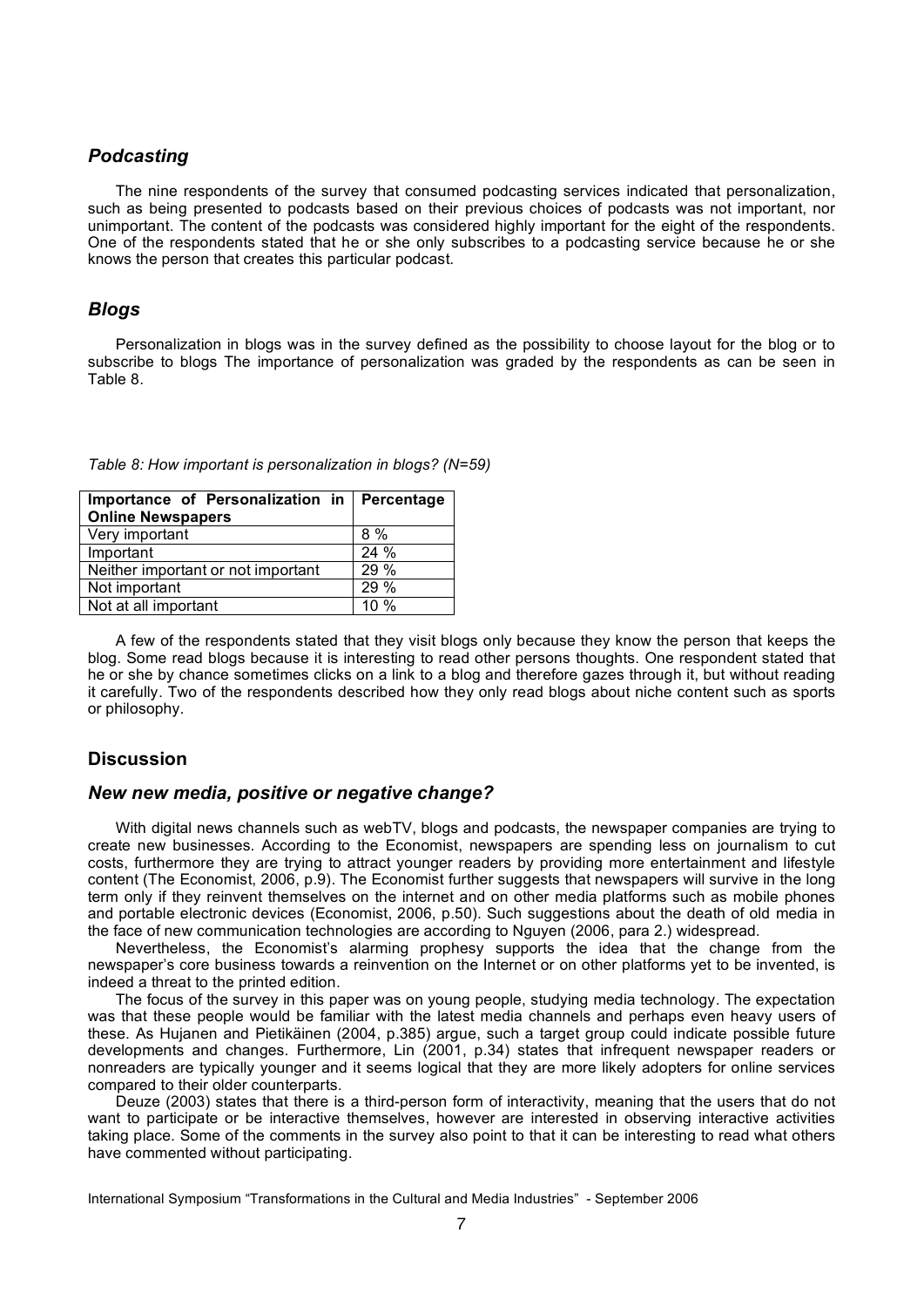Newspaper companies may want to hold on to the idea that people will always want to consume content and news, reading it on paper, but at the same time they provide the audience with alternative publishing channels and new digital services. I would argue this is a message confusing the audience as the newspaper companies claim that they are launching new media channels to meet the needs and wishes of the audience primarily, not revealing that the primary strategy behind such efforts might instead be to keep the audience loyal to their brand to attract advertisers in order to survive as a company.

During interviews with newspaper company representatives, the concern has been raised that new alternative channels might cannibalize the primary product, the printed edition. The interesting thing here is to look at what message the newspaper companies currently are sending the audience, moving from the traditional newspaper product towards something else. As Althaus and Tewksbury (2002) describe how newspaper readers quickly learn to navigate the signals employed by editors such as that long front-page articles in the printed edition are more important than short inside stories, the positive promotion of the newspaper companies digital editions might in the same way send a clear message of that this way of consuming media is the one recommended, the most important. If it is the case that the newspapers want to keep their printed edition, the message they send to the audience is, even if the companies are not as Deuze (2003) describes, making it clear to the audience why they are offering all sorts of advanced multimedia features, not making sense. It sometimes seems as if the newspaper companies hope that the audience, despite of the message being sent to them; that new digital media is the most interesting way to consume media in the future, in the end still will choose to read their news on paper.

Or could it be as stated by Slotterøy Johnsen (2004, p. 252) that quality simply is what the audience wants to watch, even though it might lead to shallow and tabloid news coverage. Has the audience thus already have made their choice, deciding to consume news in a new way than reading it in the traditional printed edition? As diffusion of new technology takes time before it has reached the majority of the individuals in the social system, maybe it is too soon to detect if the newspaper as we so far know it, is already passé? Is thus the change of core products for the newspaper companies the sign of that they do know this and that they already have given up on maintaining the printed edition? Is it a conscious strategy or is it simply a sign of disagreement within the company, going for a little of everything to keep everyone happy?

The message sent from the newspaper companies to the audience is encouraging them to consume news from several channels provided by the company. The audience is encouraged to take part, to be interactive, to personalize their content and not remain passive.

In the context of interactivity and personalization, new media is mentioned. It has also been in the scope of this article to discuss when new media might stop to be new.

The respondents of the survey analysed in this article point out that of the four media services, online newspapers, web TV, podcasts and blogs, podcasts were the medium most respondents found to be a new medium. 89 % of the respondents did not consider online newspaper as a new medium, 41 % did not find web TV to be new, 50% did not consider blogs to be new and furthermore 10 % did not find any of the suggested four services to be new. Literature on new technologies tends to overstate the novelty of new digital media often describing a coming radical break with what has been before (Siapera, 2004). In order to understand what is new, it is however necessary to understand what was before (Slotterøy Johnsen, 2004, p. 240). However, according to Slotterøy Johnsen (p. 255) it seems rather like old practises are being reproduced, and sometimes enhanced through the use of new technology.

Reviewing literature on interactivity raises the question: Where can we draw the line between what is to be interactive and not? Many definitions are complex and in defining the term, the question of why it seems that the media companies choose to put such high importance to the interactive aspects of what they choose to denote as new media, what purpose interactive services serve and why the audience is said to want such services seems to take a subordinate position. The term interactive might not the best way to describe the area of digital feed back channels or the creation of ones own content in relation to established media content.

What instead is new, is perhaps not the interactive aspect but the way the media companies position themselves in relation to their audiences. One example of this positioning is given by Siapera (2004) where TV channels take upon themselves to provide a meeting point for fans, coordinating fan activities, placing themselves in the centre of the activities. A similar example from the newspaper industry is hosting blogs for their audience provided via the newspapers website, as in the case of Swedish evening newspaper Expressen.

When the on-line editions of the newspapers were still regarded as new, the Royal Institute of Technology hosted a website with a list of on-line newspapers in the world (Enlund, 2001). Keeping such a list might not be as interesting as it once was, as it does not have a news value anymore. The list is still available on the Internet, however last updated in 2001. When this list originally was created, internet was indeed a new medium, and providing news content on-line was new. In a few years from now, media companies positioning themselves to their audience as an intermediary platform for various community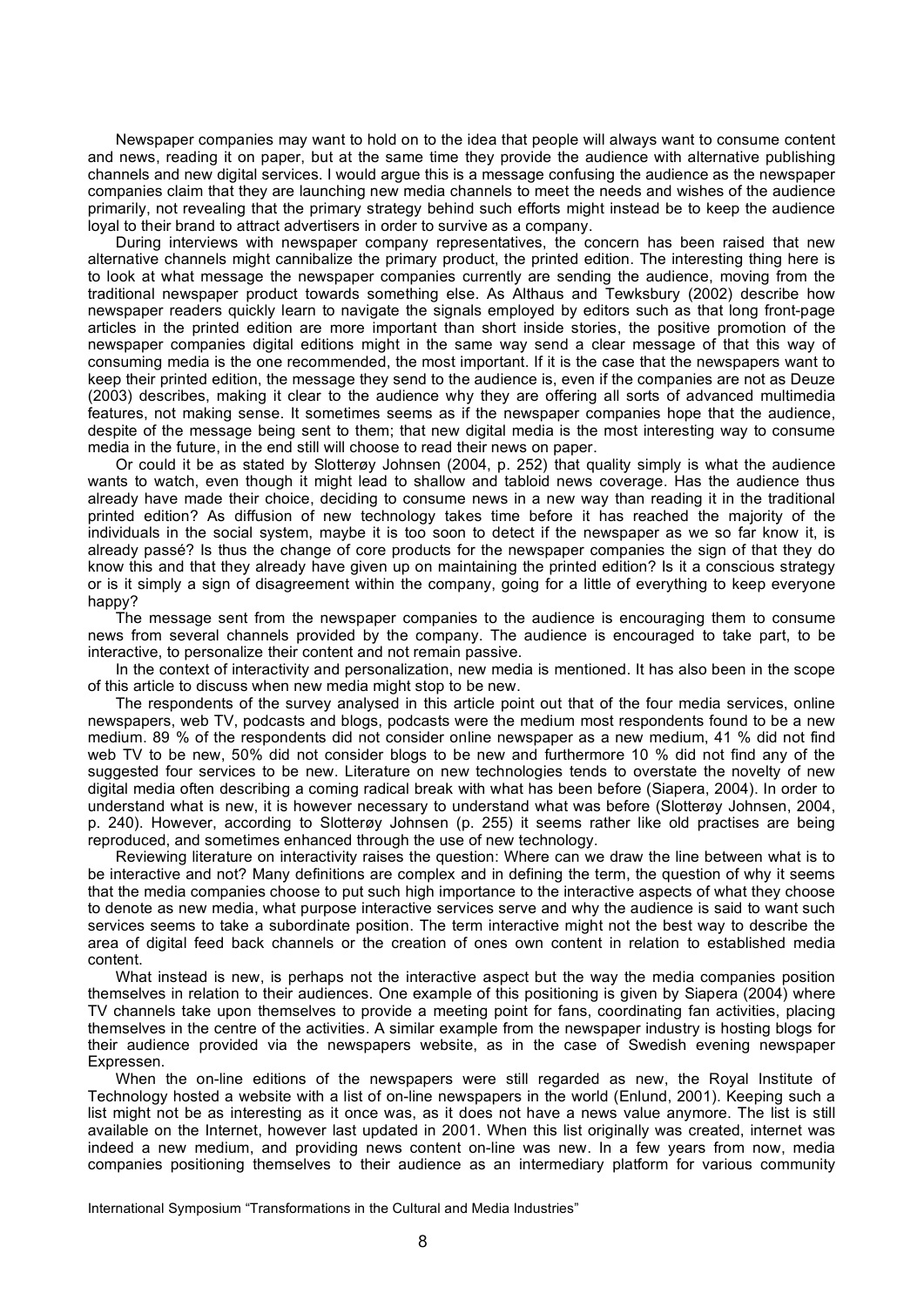activities, moving into other areas than simply producing and presenting news to their audience might not be considered as new at all. The Internet and the www, have according to Slotterøy Johnsen (2004) been temporarily "christened" "New Media". New media is obviously a time-dependent context, thus denoting something as new media is dangerous. Whatever is labeled as new media will soon be outdated and old. Inspired by Slotterøy Johnsen describing how the internet was temporarily labeled as new media, perhaps a better way to describe the area would be by a term that in itself tells us that it deals with temporarity and ongoing change, such as "recent media".

Rogers described an innovation, as something perceived as new by an individual, even though the time of existence for this particular product or service might be long. The ideas presented in this paper can to experienced readers be old and presented many times before. However, to the author, this way of thinking was indeed new. The newness of new media undergoes the same phenomenon. What is new is timedependent and subjective. In an attempt to clarify what is new right now, the conclusion is that changing "new" to "recent" might avoid confusion.

I would argue that on-line editions are not new media anymore. The results from the survey supports this as 89% percent of the respondents indicated that on-line newspapers were not to be regarded as new media. Previously, as on-line editions were regarded as something new and not yet established, they could not constitute a real threat towards the traditional and established media. As on-line newspapers now have turned into an established medium they are competing with other established media. As newspaper companies are constantly experimenting with new media services, labeling them as test projects thus indicating that these services are small-scale, non profit services, they are not to be considered as threatening, at least not yet. However, as soon as the status has changed from "test project", to "new media" to "media", it is the author's opinion that the threat is increasing. Thus, as status of on-line editions according to this study, has moved on from new media, the author suggests that they constitute a real threat towards the printed edition.

Judging from the review of articles for this paper on multiple channel publishing, there are research on both that the printed edition will not be negatively affected by additional publishing channels and there are research stating the opposite. On the positive side for the future of the printed edition, previous research has shown that the newspaper companies need not to worry about additional publishing channels constituting a threat towards the printed edition as the electronic newspaper is not yet satisfactory compared to the printed edition (Chyi and Sylvie, 1998). Furthermore, previous research on the positive side, has shown that the audience still prefers to read news on paper (Hujanen and Pietikäinen, 2004), that online service adoption has not negatively reduced time spent with other media (Lin, 2001) and that internet will not replace traditional sources in the long run (Nguyen, 2006). However, with regards to the theories of diffusion of new technology and services, these might not still be valid conclusions. As Lin (2001, p.36) argues, traditional media are not going to be displaced by the online medium easily, unless the online medium can provide the audience with better content, superior technical benefits, and greater cost efficiency. The question is therefore, for future research, are we there yet? Future research need to once again explore the strategies of the newspaper companies concerning multiple publishing and the future of the printed edition and match these strategies and opinions to the opinions, wishes and news consumption patterns of the audience. However, the most important question might not be about the future of the printed edition, but moving on towards what a newspaper will be, what function, market and audience it will have in the future.

## **Conclusions**

According results from the survey of this article, interactivity is not yet considered as particularly important by the respondents, except in the case of blogs. Interactive features and the content they add to the services such as comments, according the respondents fun, but mostly of low quality. As the population investigated was small and not representative for the entire population of consumers today, the results are only to be regarded as indications. The indications found, points out that the interactive services in the digital services analyzed are not in themselves a threat towards the printed edition. This article also discusses the possibility that the status of on-line editions has moved on from "new" media, to established media and that such services therefore constitute real threats towards the printed edition. Other digital media services such as webTV, podcasting and blogs still not as established, might in the future contribute to this threat of the printed edition due to the same reasons.

## **References**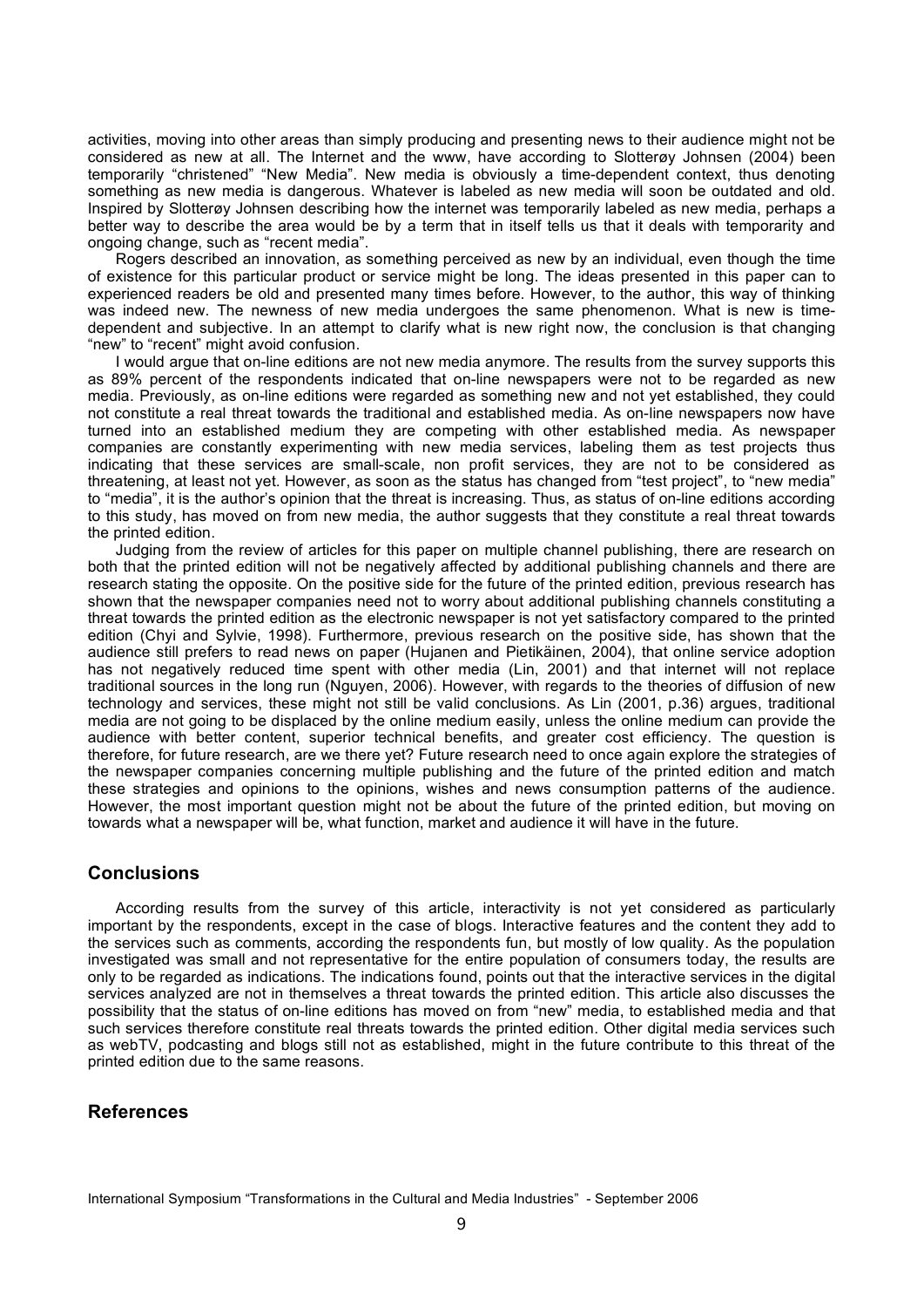Althaus, S., and Tewksbury, D., Agenda setting and the "New" News, Patterns of Issue Importance Among Readers of the Paper and Online Versions of the New York Times, *Communication Research*, Vol 29 No.2, April 2002, SAGE Publications.

Boczkowski, P., Understanding the Development of Online Newspapers - Using Computer-Mediated Communication Theorizing to Study Internet Publishing *New Media & Society*, Vol. 1, No. 1, 101-126 (1999)

Bolter, J. and Grusin, R. *Remediation, understanding New Media*, The MIT Press, 2001.

Cook. C., et al., A Meta-Analysis of Response Rates in Web- or Internet-Based Surveys, *Educational and Psychological Measurement*, Vol. 60, No. 6, 821-836 (2000)

Cooke, L. A visual convergence of print, television, and the internet: charting 40 years of design change in news presentation, *New media & society*, Vol7(1):22-46, 2005.

Cover, R., Audience inter/active: Interactive media, narrative control and reconceiving audience history. *New media & society*, Vol8(1):139-158, SAGE Publications, London, 2006.

Deuze, M., Review article: collaboration, participation and the media, *New media & society*, Vol8(4):691-698, SAGE Publications, London, 2006.

The Economist, August 26<sup>th</sup>, 2006, Special Report: The newspaper industry, More media, less news. Pp. 9-10, 50-52.

Enlund, N., Newspapers on World Wide Web, http://www.gt.kth.se/publishing/news.html, Retrieved: 2006-08- 28.

Gill, KE, Blogging RSS and the Information Landscape: A look At Online News, WWW 2005 Workshop on the Weblogging Ecosystem, 2005.

Ha, L., Enhanced television strategy models: a study of TV Web sites, *Internet Research: Electronic Networking Applications and Policy*, Volume 12, Number 3 2002, pp. 235-247. Hedman, L., "Dagstidningar på nätet" in Carlsson, U- and Facht, U., *Mediesverige 2004, Statistik och analys*.

Hujanen, J., and Pietikäinen, S., Interactive uses of journalism: crossing between technological potential and young people's news-using practises, *New Media & Society*, Vol6(3):383-401, SAGE Publications, London,  $2004.$ 

Ihlström, C., The Evolution of a new(s) genre, Doctoral Dissertation, Gothenburg Studies in Informatics, Report 29, September 2004.

Jensen, J., Interactivity, Tracking a New Concept in Media and Communication Studies. *Nordicom Review*, 1998.

Johnson, T., and Kaye, B., Wag the blog: How reliance on traditional media and the internet influence credibility perceptions of weblogs among blog users, *J&MC Quarterly*, Vol. 81, No.3, Autumn 2004, 622-642.

Kaplowitz, M., et al., A Comparison of Web and Mail Survey Response Rates, *Public Opinion Quarterly*, Vol. 68 No. 1 Pp. 94–101

Lin, C., Audience Attributes, Media Supplementation, and Likely Online Service Adoption, *Mass Communication & Society*, 2001, 4(1), 19-38.

Manovich, L., *The Language of New Media*, MIT Press, 2002.

Nguyen, A., The complementary relationship between the Internet and traditional mass media: the case of online news and information, *Information research*, Vol. 11, No.3, April 2006. [Available online]: http://informationr.net/ir/11-3/paper259.html, retrieved 2006-08-23.

Northrup, K., New Media How-To, *Newspaper Techniques*, Ifra, December 2005, pp.1, 24-30.